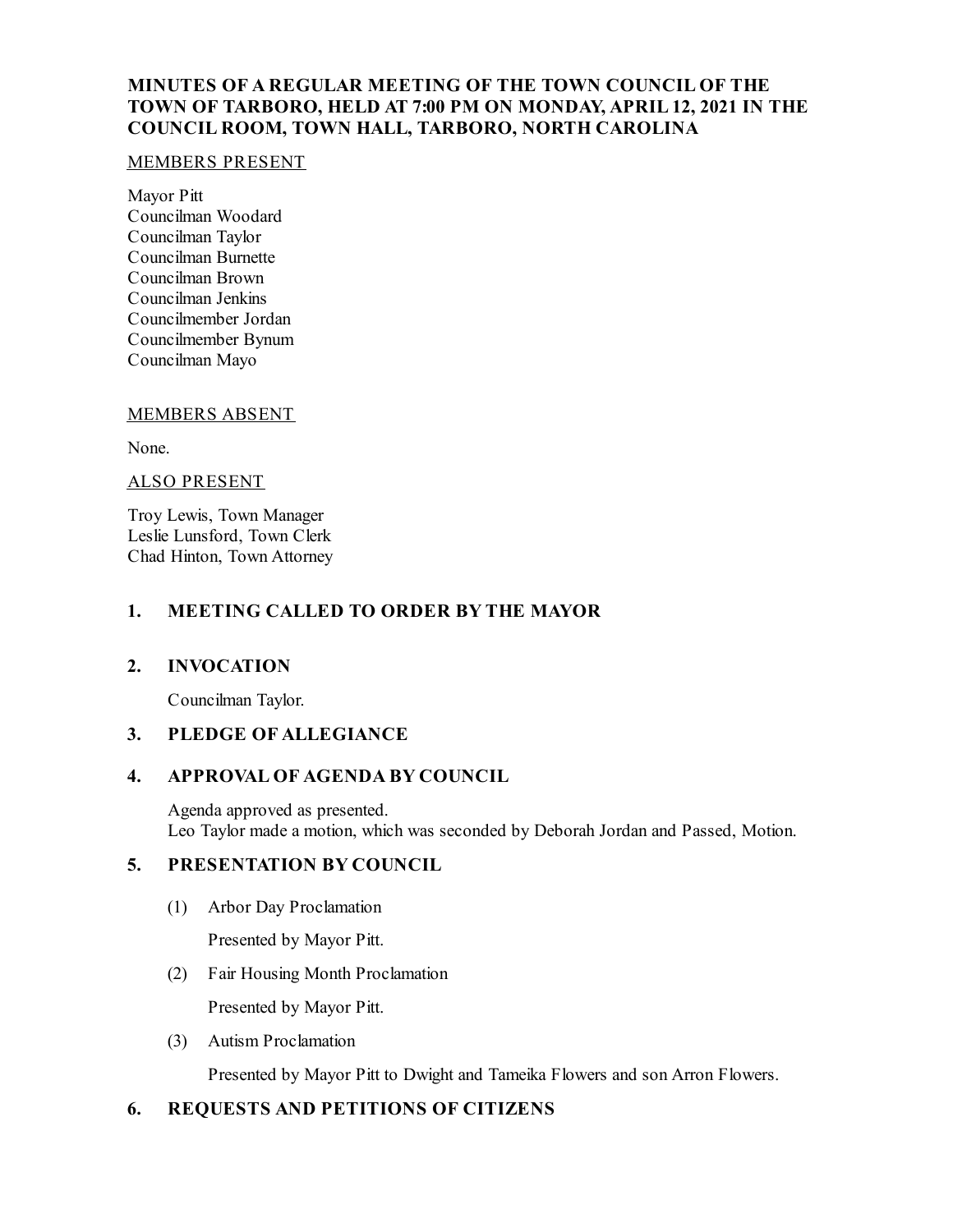Khaleel Sarah - Queen's Beauty, 2201 Saint Andrew Street - requested Councilconsider amending the current ordinance to allow for an increased amount of window coverage for product advertising at a place of business.

# **7. MATTERS SCHEDULED FOR PUBLIC HEARING**

UDO Text Amendment #21-01 - Flood Plain/FEMA Requirement - A public hearing will be held to consider a request from the Community Hazard Mitigation ISO Specialist prior to a FEMA review, to amend Sections 12.2.2 F.1 and 12.2.2 F.2 to include the following sentence: This requirement also includes machinery and equipment whose use is directly related to that structure.

The Mayor declared the public hearing open. Catherine Grimm provided information on the UDO amendment. No one spoke in favor of or against. The Mayor declared the public hearing closed. Council approved a resolution approving the UDO amendment and ordinance 21-01.

### ORDINANCE 21-01

### AN ORDINANCE AMENDING THE UNIFIED DEVELOPMENT ORDINANCE OF THE TOWN OF TARBORO TO CLARIFY THE FREEBOARD REQUIREMENTS WITHIN THE FLOODPLAIN DEVELOPMENT.

Othar Woodard made a motion, which was seconded by Deborah Jordan and Passed, Motion.

### **8. TOWN MANAGERS RECOMMENDATIONS**

#### **Consent Items**

Consent Items approved as presented. John Jenkins made a motion, which was seconded by Sabrina Bynum and Passed, Motion.

- (1) Approve minutes of the March 8, 2021 regular meeting.
- (2) Tax Collector's Report

#### **Action Items**

#### **(3) Budget Amendment - Cultural Arts**

Counciladopted a Budget Resolution for the Tarboro-Edgecombe Arts Commission. John Jenkins made a motion, which was seconded by Othar Woodard and Passed, Motion.

#### **(4) Presentation of Flood Insurance Assessment**

Catherine Grimm, Planning Director, presented a a summary of the Flood Insurance Assessment. No action necessary.

#### **(5) ProposedAmendment to the Unified Development Ordinance**

Councilauthorized staff to draft an amendment request to go before the Tarboro Planning and Zoning Commission regarding preferred changes to Section 10.7.2 of the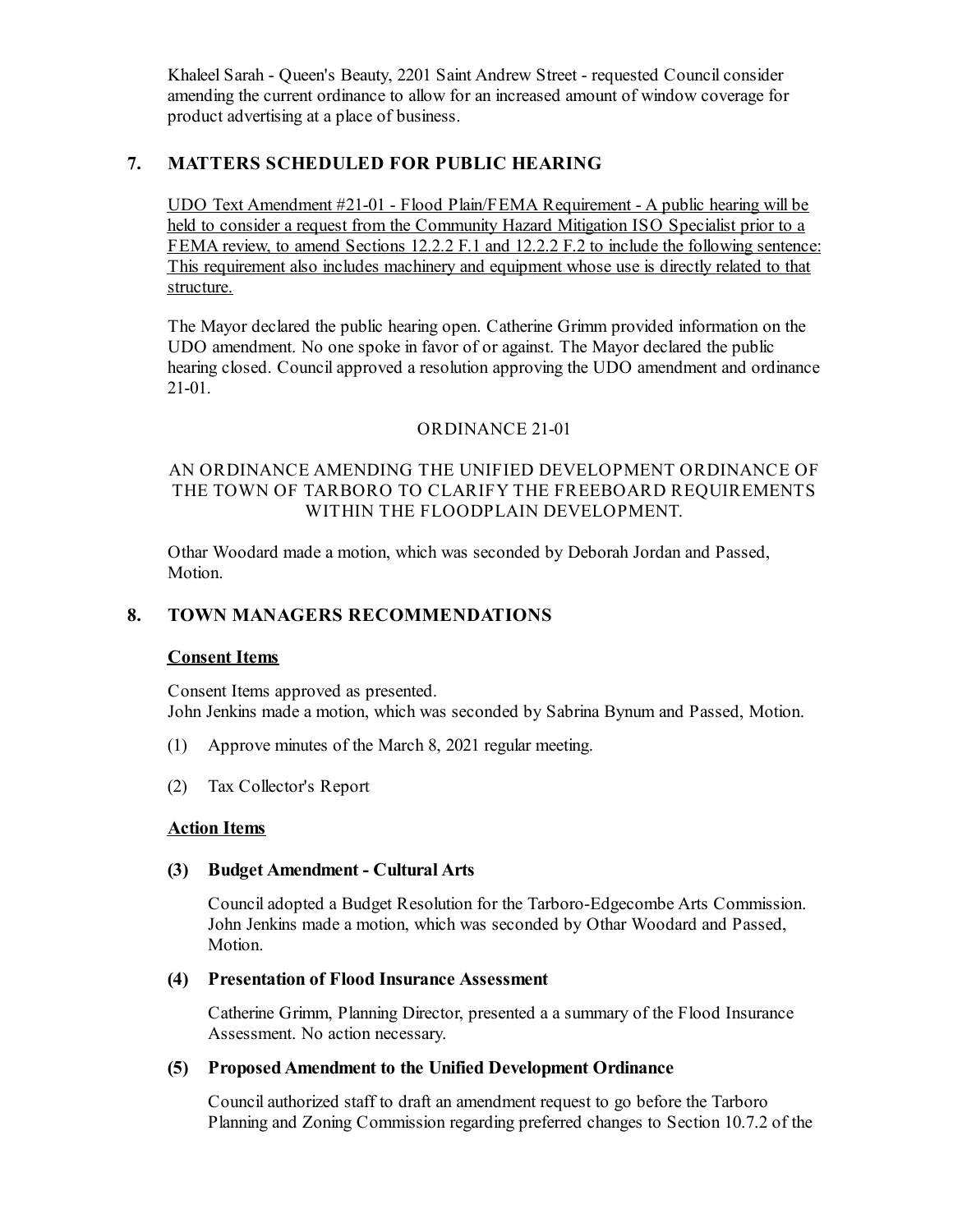United Development Ordinance. Othar Woodard made a motion, which was seconded by Sabrina Bynum and Passed, Motion. Ayes: Brown, Burnette, Bynum, Jordan, Woodard; Nays: Jenkins, Mayo, Taylor

### **(6) Appointment for April - Planning Board & Zoning Commission**

Councilappointed Lewis Ridgeway to the Planning Board and Zoning Commission to represent Ward 5. John Jenkins made a motion, which was seconded by Clarence Brown and Passed,

Motion.

### **(7) Appointment for April - Tarboro-Edgecombe Airport Authority**

No applications received. No action taken.

### **(8) Appointment for April - Tarboro-Edgecombe Arts Commission**

Councilappointed Lydia Hyslop to the Tarboro-Edgecombe Arts Commission. Clarence Brown made a motion, which was seconded by Othar Woodard and Passed, Motion.

# **9. OTHER REPORTS**

A. Town Manager

None.

B. Town Attorney

Thanked everyone for the well wishes as he welcomes his fourth child.

C. Council Members

Councilman Woodard - none.

Councilman Taylor - asked if permits were current for the increased flag advertising.

Councilman Mayo - stated that he was disappointed with the recent Council Retreat, he was looking forward to hearing from all departments.

Councilmember Jordan - thanked the Mayor and Council for the Autism proclamation.

Councilman Jenkins - thanked department heads for continued hard work.

Councilmember Bynum - none.

Councilman Burnette - announced that Tarboro High School would be playing Manteo in the first round of the playoffs.

Councilman Brown - none.

# **10. ADJOURNMENT**

Meeting adjourned.

Othar Woodard made a motion, which was seconded by John Jenkins and Passed, Motion.